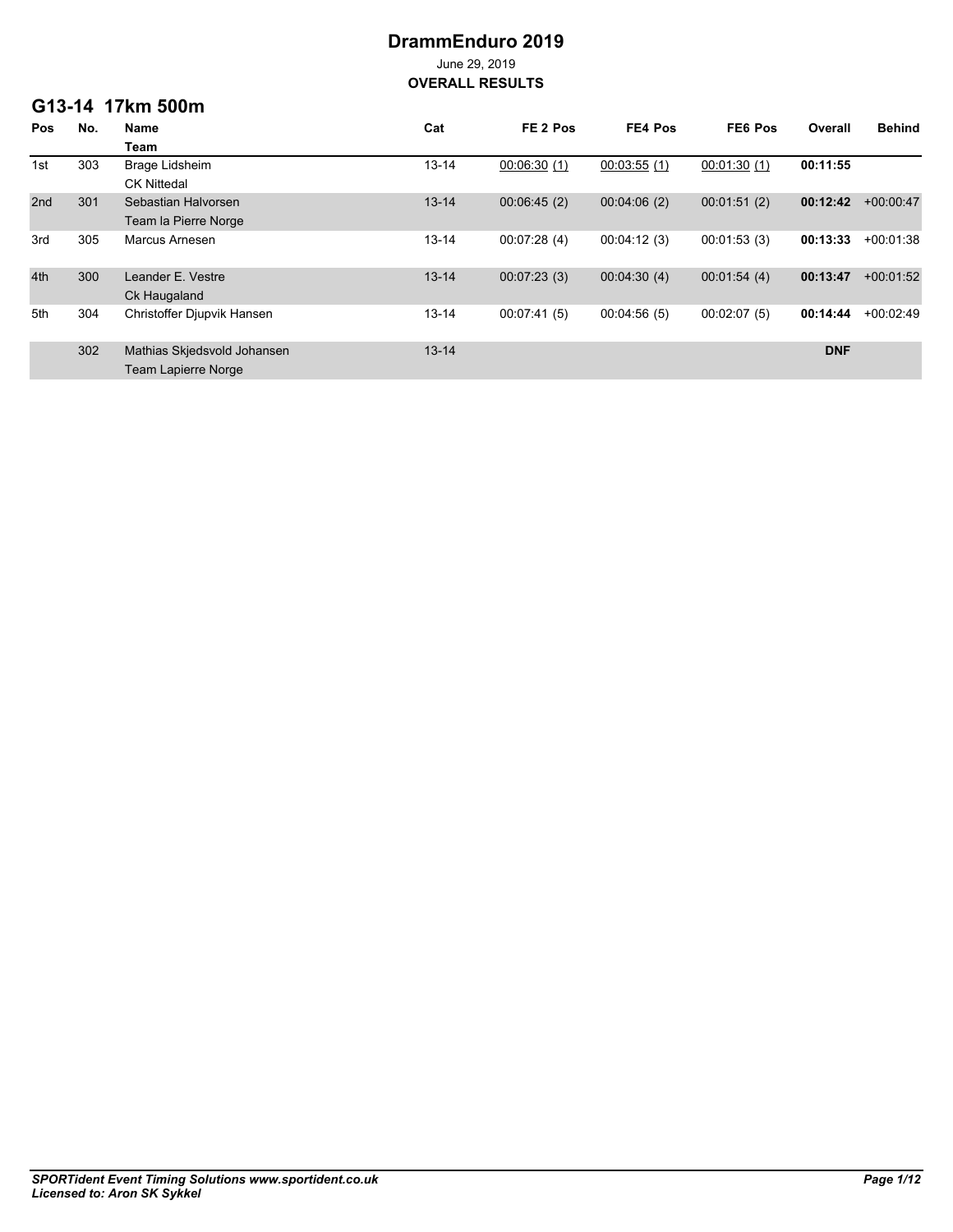### **Junior Herrer 33km 1500m**

| Pos | No. | <b>Name</b>                            | Cat  | FE <sub>1</sub> Pos | FE <sub>2</sub> Pos | FE3 Pos     | Overall    | <b>Behind</b> |
|-----|-----|----------------------------------------|------|---------------------|---------------------|-------------|------------|---------------|
|     |     | Team                                   |      | FE4 Pos             | FE5 Pos             | FE6 Pos     |            |               |
| 1st | 88  | Tobias Sandengen                       | Full | 00:06:01(1)         | 00:05:47(1)         | 00:01:29(4) | 00:23:48   |               |
|     |     | Horten OCK                             |      | 00:03:44(2)         | 00:05:26(1)         | 00:01:21(1) |            |               |
| 2nd | 84  | Jonas Olsson                           | Full | 00:06:19(3)         | 00:05:58(3)         | 00:01:23(2) | 00:24:19   | $+00:00:31$   |
|     |     | Sk Rye                                 |      | 00:03:36(1)         | 00:05:41(3)         | 00:01:22(2) |            |               |
| 3rd | 89  | Peder Kirkeb en                        | Full | 00:06:15(2)         | 00:06:05(4)         | 00:01:27(3) | 00:24:39   | $+00:00:51$   |
|     |     | Hemsedal IL Sykkel                     |      | 00:03:50(5)         | 00:05:40(2)         | 00:01:22(2) |            |               |
| 4th | 80  | Lukas Ellingsen                        | Full | 00:06:19(3)         | 00:05:57(2)         | 00:01:22(1) | 00:24:47   | $+00:00:59$   |
|     |     | SK Rye                                 |      | 00:03:56(6)         | 00:05:45(4)         | 00:01:28(4) |            |               |
| 5th | 86  | Mathias Nilsen                         | Full | 00:07:02(6)         | 00:06:24(6)         | 00:01:29(4) | 00:26:05   | $+00:02:17$   |
|     |     | Flytsti                                |      | 00:03:44(2)         | 00:05:53(5)         | 00:01:33(6) |            |               |
| 6th | 83  | Henrik Langeland Nielsen               | Full | 00:06:35(5)         | 00:06:10(5)         | 00:01:30(6) | 00:26:28   | $+00:02:40$   |
|     |     | Kristiansand Cykleklubb                |      | 00:03.48(4)         | 00:06:54(7)         | 00:01:31(5) |            |               |
| 7th | 87  | Marcus Nilsen                          | Full | 00:07:25(7)         | 00:07:05(7)         | 00:01:44(7) | 00:28:38   | $+00:04:50$   |
|     |     | Flytsti                                |      | 00:04:07(7)         | 00:06:39(6)         | 00:01:38(7) |            |               |
|     | 82  | Ola Ã~sterud                           | Full |                     |                     |             | <b>DNF</b> |               |
|     |     | Aron SK                                |      |                     |                     |             |            |               |
|     | 85  | Leo Solland                            | Full |                     |                     |             | <b>DNF</b> |               |
|     |     | SK Rye Sykkel / Team Santa Cruz Sykler |      |                     |                     |             |            |               |
|     | 81  | Per Einar Brovold                      | Full | 00:06:15            | 00:05:55            | 00:01:26    | <b>DSQ</b> |               |
|     |     | IL Heming                              |      | 00:03:32            | 00:05:35            | 00:01:26    |            |               |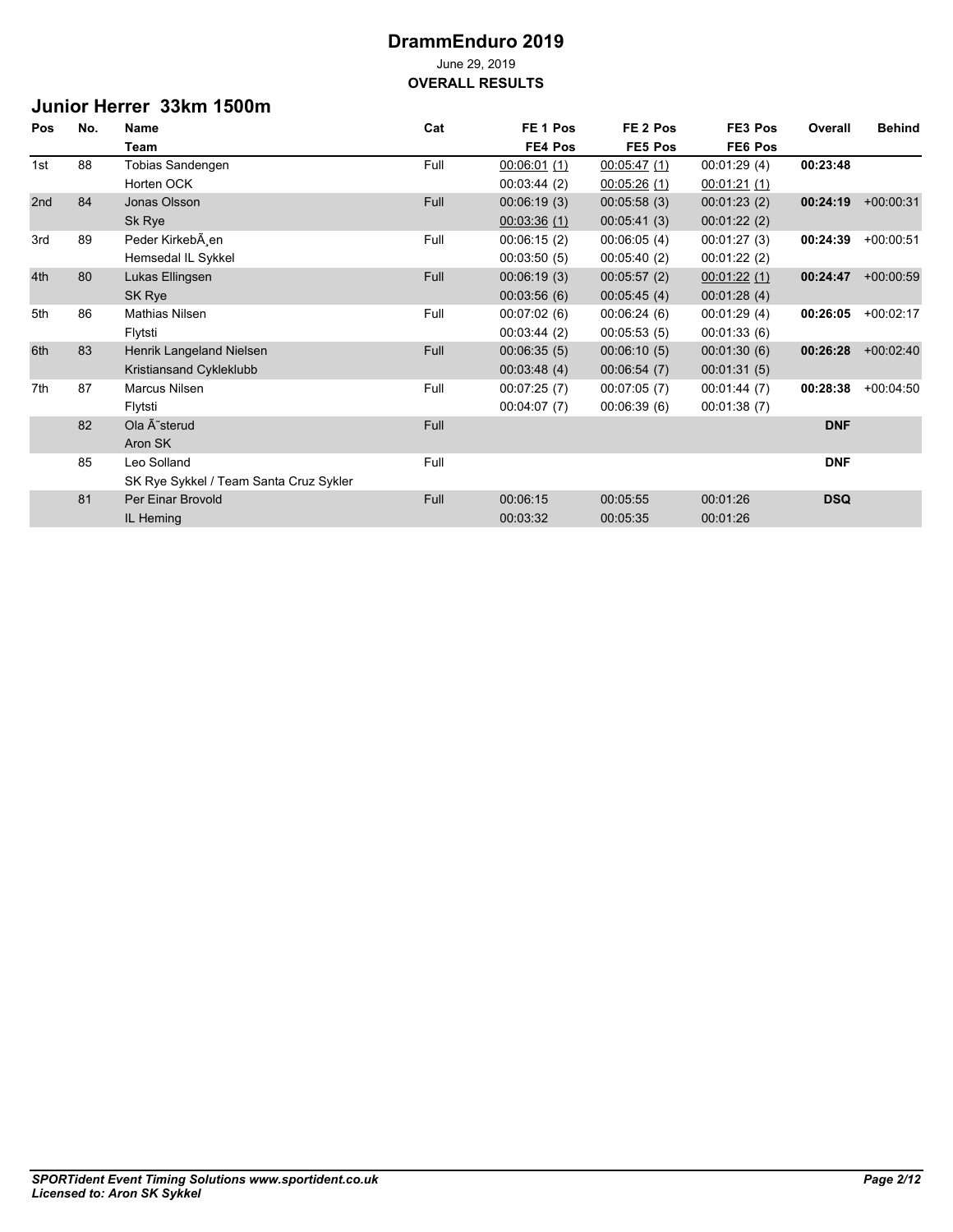**OVERALL RESULTS**

## **Master Herrer 33km 1500m**

| Pos              | No. | Name                                   | Cat  | FE <sub>1</sub> Pos | FE <sub>2</sub> Pos | FE3 Pos       | Overall  | Behind               |
|------------------|-----|----------------------------------------|------|---------------------|---------------------|---------------|----------|----------------------|
|                  |     | Team                                   |      | FE4 Pos             | FE5 Pos             | FE6 Pos       |          |                      |
| 1st              | 97  | Tom Haukom                             | Full | 00:06:06(3)         | 00:05:38(1)         | 00:01:22(1)   | 00:22:59 |                      |
|                  |     |                                        |      | 00.03.21(1)         | 00.05.05(1)         | 00:01:27(5)   |          |                      |
| 2nd              | 109 | <b>PÃ¥I</b> Grotnes                    | Full | 00.06.03(1)         | 00:05:40(2)         | 00:01:25(2)   | 00:23:26 | $+00:00:27$          |
|                  |     | Gresvikifstisyklister (GIFS)           |      | 00:03:29(2)         | 00:05:26(4)         | 00:01:23(2)   |          |                      |
| 3rd              | 106 | Fredrik Lysakerrud                     | Full | 00:06:04(2)         | 00:05:51(4)         | 00:01:26(3)   | 00:23:37 | $+00:00:38$          |
|                  |     | Odal SK                                |      | 00:03:30(3)         | 00:05:22(2)         | 00:01:24(3)   |          |                      |
| 4th              | 100 | Stig Ove Simensen                      | Full | 00.06:13(4)         | 00:05:44(3)         | 00:01:33 (12) | 00:23:53 | $+00:00:54$          |
|                  |     |                                        |      | 00:03:41 (10)       | 00:05:22(2)         | 00:01:20(1)   |          |                      |
| 5th              | 96  | <b>PÃ¥I Neverdal</b>                   | Full | 00:06:32(9)         | 00:06:00(7)         | 00:01:28(4)   | 00:24:30 | $+00.01:31$          |
|                  |     | <b>Trail Cartel</b>                    |      | 00:03:35(4)         | 00:05:30(5)         | 00:01:25(4)   |          |                      |
| 6th              | 123 | Karsten Hielseth                       | Full | 00:06:27(5)         | 00:06:13(12)        | 00:01:30(7)   | 00:24:46 | $+00.01.47$          |
|                  |     |                                        |      |                     |                     |               |          |                      |
|                  |     |                                        | Full | 00:03:35(4)         | 00:05:34(7)         | 00:01:27(5)   |          | $+00:01:51$          |
| 7th              | 102 | Arild Heimli Johnsen                   |      | 00:06:33 (11)       | 00:06:08(8)         | 00:01:28(4)   | 00:24:50 |                      |
|                  |     | <b>Team Letth</b>                      |      | 00:03:39(6)         | 00:05:33(6)         | 00:01:29 (9)  |          |                      |
| 8th              | 107 | Vidar Berentsen Folden                 | Full | 00:06:32(9)         | 00:06:09(9)         | 00:01:33 (12) | 00:25:08 | $+00.02:09$          |
|                  |     | VOTLNC/NC Syglekogle/Rye               |      | 00:03:43 (12)       | 00:05:44(10)        | 00:01:27(5)   |          |                      |
| 9th              | 120 | Are Tallaksrud                         | Full | 00:06:27(5)         | 00:05:58(6)         | 00:01:31 (10) | 00:25:09 | $+00:02:10$          |
|                  |     | Aron sk / Team Santa Cruz sykler Norge |      | 00:03:39(6)         | 00:06:04(18)        | 00:01:30 (10) |          |                      |
| 10th             | 95  | <b>Tom Ruud</b>                        | Full | 00:06:30(7)         | 00:06:10 (10)       | 00:01:30(7)   | 00:25:11 | $+00:02:12$          |
|                  |     |                                        |      | 00:03:42(11)        | 00:05:49 (12)       | 00:01:30 (10) |          |                      |
| 11th             | 115 | Stian Lunn                             | Full | 00:06:34 (13)       | 00:06:17 (13)       | 00:01:28(4)   |          | $00:25:13 +00:02:14$ |
|                  |     | Dampsaga Idrettslag                    |      | 00:03:43 (12)       | 00:05:40(8)         | 00:01:31 (12) |          |                      |
| 12th             | 103 | <b>Espen Kebely</b>                    | Full | 00:06:35(14)        | 00:06:17 (13)       | 00:01:36 (15) | 00:25:28 | $+00:02:29$          |
|                  |     |                                        |      | 00:03:39(6)         | 00.05.41(9)         | 00:01:40 (19) |          |                      |
| 13th             | 113 | HÃ¥vard Rishoff                        | Full | 00:06:46 (15)       | 00:06:12 (11)       | 00:01:32 (11) | 00:25:41 | $+00:02:42$          |
|                  |     | Krokskogen sykkelklubb                 |      | 00:03:48 (15)       | 00:05:51(14)        | 00:01:32 (13) |          |                      |
| 14th             | 119 | Fredrik Ahlander                       | Full | 00:06:33(11)        | 00:06:18 (15)       | 00:01:38 (18) | 00:25:45 | $+00.02:46$          |
|                  |     | Team thebikegenerator.com              |      | 00:03:45(14)        | 00:05:48(11)        | 00:01:43 (25) |          |                      |
| 15th             | 112 | Rune Hennie                            | Full | 00:06:52 (17)       | 00.06:19(16)        | 00:01:34 (14) | 00:26:11 | $+00:03:12$          |
|                  |     | Odal-SK                                |      | 00:03:49 (17)       | 00:05:59 (15)       | 00:01:38 (17) |          |                      |
| 16 <sup>th</sup> | 124 | Kristian Eckhoff                       | Full | 00:06:53 (18)       | 00:06:26 (17)       | 00:01:38 (18) | 00:26:31 | $+00.03.32$          |
|                  |     | SK Rye Sykkel                          |      | 00:03:56(18)        | 00:06:00 (17)       | 00:01:38 (17) |          |                      |
| 17th             | 121 | Knut Haugen                            | Full | 00:06:49 (16)       | 00:06:36 (18)       | 00:01:37 (17) | 00:26:34 | $+00:03:35$          |
|                  |     | LÃ renskog CK                          |      | 00:03:57 (20)       | 00:05:59 (15)       | 00:01:36 (14) |          |                      |
| 18th             | 93  | <b>Trond Omdal</b>                     | Full | 00:07:09 (20)       | 00:06:37 (19)       | 00:01:39 (20) | 00:27:09 | $+00.04:10$          |
|                  |     | Sokndal sti og sykkel                  |      | 00:03:56 (18)       | 00:06:12 (21)       | 00:01:36 (14) |          |                      |
| 19th             | 110 | Jo Christer FrysjÄ enden               | Full | 00:07:12 (21)       | 00:06:45 (20)       | 00:01:39 (20) | 00:27:40 | $+00.04.41$          |
|                  |     | GIÃ¥mdal SK                            |      | 00:04:08 (28)       | 00:06:11 (20)       | 00:01:45 (29) |          |                      |
| 20th             | 125 | Ole Johnny Odden                       | Full | 00:07:12 (21)       | 00:06:52(22)        | 00:01:40 (22) | 00:27:59 | $+00:05:00$          |
|                  |     |                                        |      | 00:04:02 (23)       | 00:06:33 (26)       | 00:01:40 (19) |          |                      |
| 21st             | 118 | Arnar Emilsson                         | Full | 00:07:14 (23)       | 00:06:48 (21)       | 00:01:42 (23) | 00:28:06 | $+00:05:07$          |
|                  |     |                                        |      | 00:04:02 (23)       | 00:06:38 (27)       | 00:01:42 (21) |          |                      |
| 22nd             | 91  | à yvind Hofseth                        | Full | 00:07:41 (29)       | 00:06:58(25)        | 00:01:46 (26) |          | $00:28:15$ +00:05:16 |
|                  |     |                                        |      | 00:04:00 (22)       | 00:06:08(19)        | 00:01:42 (21) |          |                      |
| 23rd             | 108 | BjA rn Ingar Skinnes                   | Full | 00:07:15 (24)       | 00:06:59 (26)       | 00:01:46 (26) | 00:28:22 | +00:05:23            |
|                  |     |                                        |      | 00:04:17 (29)       | 00:06:23 (23)       | 00:01:42 (21) |          |                      |
| 24th             | 127 | Kári HalldÃ <sup>3</sup> rsson         | Full | 00:07:04 (19)       | 00:07:00 (27)       | 00:01:42 (23) | 00:28:27 | $+00:05:28$          |
|                  |     |                                        |      | 00:04:18 (30)       | 00:06:39(28)        | 00:01:44 (26) |          |                      |
| 25th             | 94  | Fredrik Lingvall                       | Full | 00:07:38 (27)       | 00:06:57 (24)       | 00:01:47 (29) | 00:28:35 | $+00:05:36$          |
|                  |     | Sk Rye                                 |      | 00:04:02 (23)       |                     |               |          |                      |
|                  |     |                                        |      | 00:07:40 (28)       | 00:06:27 (24)       | 00:01:44 (26) |          |                      |
| 26th             | 126 | Skarphedinn Halldorsson                | Full |                     | 00:07:07 (28)       | 00:01:46 (26) |          | 00:28:37 +00:05:38   |
|                  |     | Jan Henrik HÃ ilund                    |      | 00:04:04 (26)       | 00:06:16 (22)       | 00:01:44 (26) |          |                      |
| 27th             | 101 |                                        | Full | 00:07:21 (25)       | 00:06:53 (23)       | 00:02:21 (34) | 00:28:47 | $+00:05:48$          |
|                  |     | Njård                                  |      | 00:03:59 (21)       | 00:06:31 (25)       | 00:01:42 (21) |          |                      |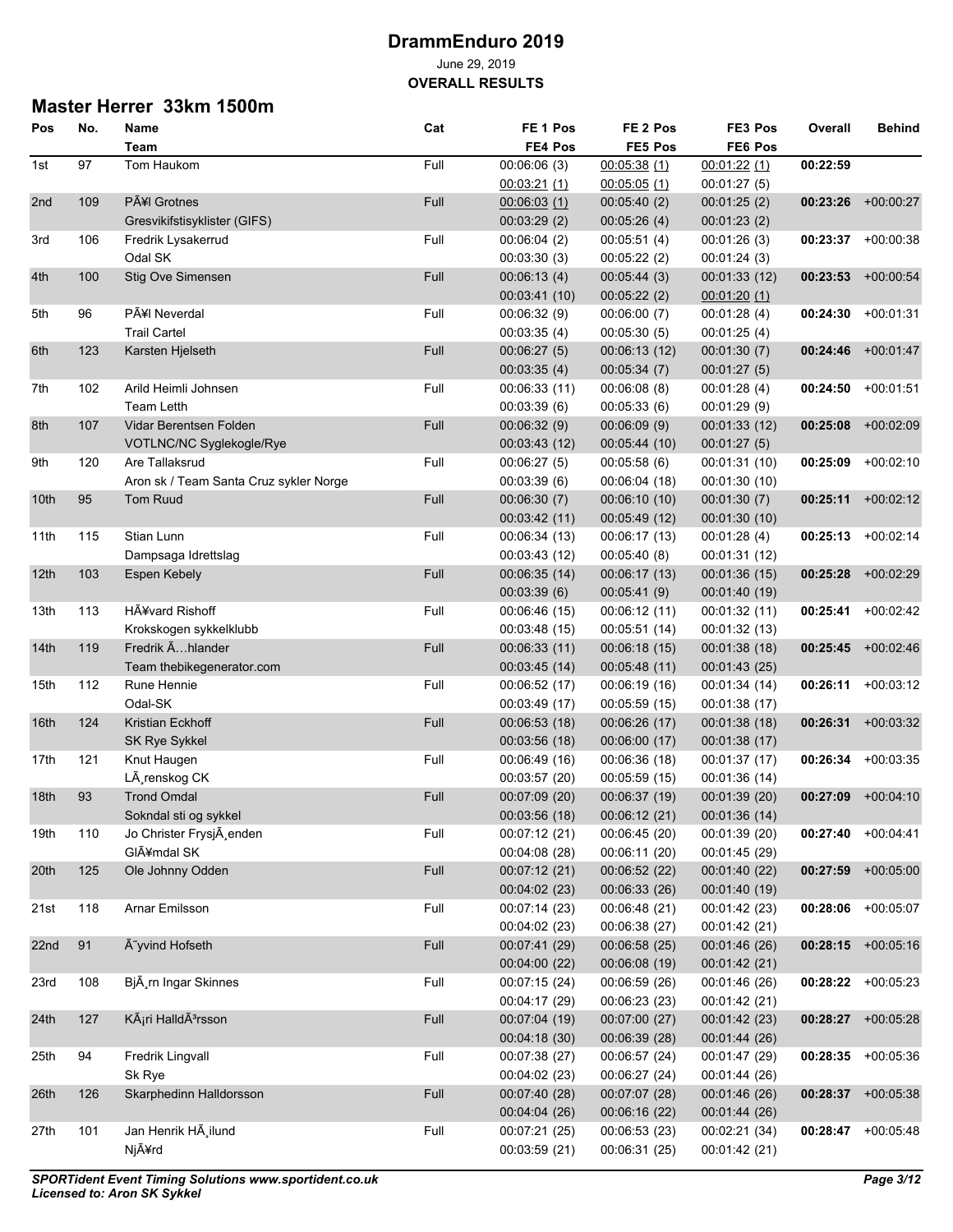### **Master Herrer 33km 1500m**

| Pos  | No. | <b>Name</b>                            | Cat  | FE <sub>1</sub> Pos | FE <sub>2</sub> Pos | FE3 Pos       | Overall    | <b>Behind</b> |
|------|-----|----------------------------------------|------|---------------------|---------------------|---------------|------------|---------------|
|      |     | Team                                   |      | FE4 Pos             | FE5 Pos             | FE6 Pos       |            |               |
| 28th | 111 | Torgrim Dyngen                         | Full | 00:07:30 (26)       | 00:07:09 (29)       | 00:01:42 (23) | 00:29:35   | $+00.06.36$   |
|      |     | Vappa MTB                              |      | 00:04:04 (26)       | 00:07:23(31)        | 00:01:47 (30) |            |               |
| 29th | 104 | Are Pedersen                           | Full | 00:07:47 (30)       | 00:07:21(30)        | 00:01:59(30)  | 00:30:08   | $+00.07:09$   |
|      |     | Herkules Heildempar Laug               |      | 00:04:21 (31)       | 00:06:46 (29)       | 00:01:54 (31) |            |               |
| 30th | 116 | <b>Christopher Omtvedt</b>             | Full | 00:08:13 (32)       | 00:07:25 (31)       | 00:01:59 (30) | 00:31:21   | $+00:08:22$   |
|      |     | Bremsespor                             |      | 00:04:21 (31)       | 00:07:25 (32)       | 00:01:58 (33) |            |               |
| 31st | 114 | Ole Johan Johnsen                      | Full | 00:08:06 (31)       | 00:07:44 (32)       | 00:02:00 (32) | 00:31:36   | $+00.08:37$   |
|      |     | <b>Bremsespor</b>                      |      | 00:04:32(33)        | 00:07:18(30)        | 00:01:56 (32) |            |               |
| 32nd | 92  | BjĶrn Asplund                          | Full | 00:06:30(7)         | 00:05:57(5)         | 00:01:30(7)   | 00:33:15   | $+00:10:16$   |
|      |     |                                        |      | 00:03:40(9)         | 00:14:10(33)        | 00:01:28(8)   |            |               |
|      | 122 | Espen Sandengen                        | Full |                     |                     | 00:01:36 (15) | <b>DNF</b> |               |
|      |     | Kongens berg sti og landeveis rÂ, vere |      | 00:03:48(15)        | 00:05:50(13)        | 00:01:36 (14) |            |               |
|      | 117 | Terje B. Olsen                         | Full | 00:08:57 (33)       | 00:08:17 (33)       | 00:02:13 (33) | <b>DNF</b> |               |
|      |     | Bremsespor                             |      | 00:05:04 (34)       |                     |               |            |               |
|      | 98  | Glenn Ä~sterud                         | Full | 00:09:23(34)        |                     |               | <b>DNF</b> |               |
|      |     | Aron SK                                |      |                     |                     |               |            |               |
|      | 90  | Janieson Pothecary                     | Full |                     |                     |               | <b>DNF</b> |               |
|      |     | <b>VOTLNC</b>                          |      |                     |                     |               |            |               |
|      | 99  | <b>Christian Erga</b>                  | Full |                     |                     |               | <b>DNF</b> |               |
|      |     |                                        |      |                     |                     |               |            |               |
|      | 128 | Tor Erik Drangsland                    | Full |                     |                     |               | <b>DNF</b> |               |
|      |     | HÃ vik Verks Rullende Gutter           |      |                     |                     |               |            |               |
|      | 105 | Aslak MÃ rstad                         | Full |                     |                     |               | <b>DNF</b> |               |
|      |     | <b>Team Letth</b>                      |      |                     |                     |               |            |               |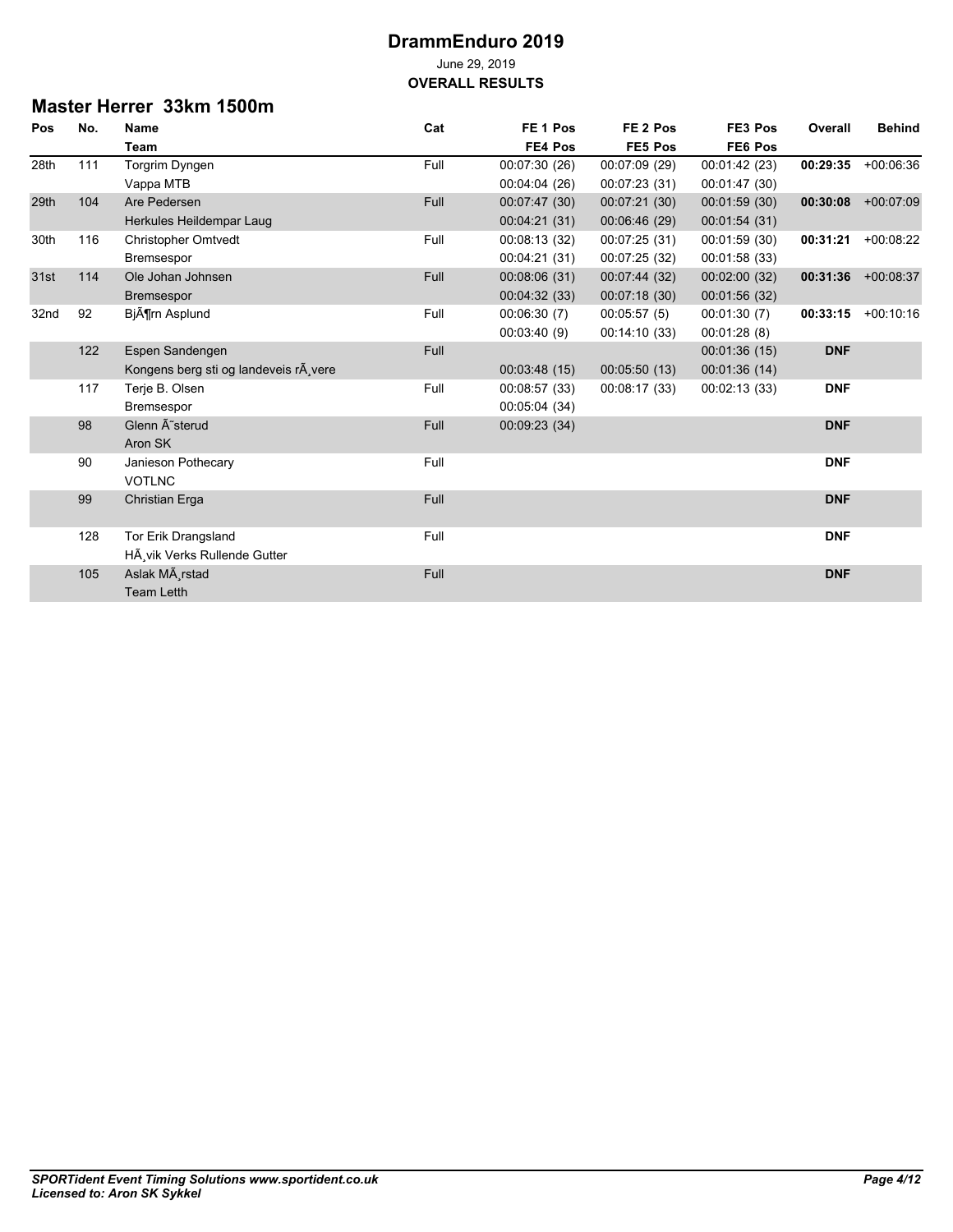### **Master Kvinner 33km 1500m**

| <b>Pos</b> | No. | Name                      | Cat         | FE 1 Pos    | FE 2 Pos    | FE3 Pos     | Overall    | <b>Behind</b> |
|------------|-----|---------------------------|-------------|-------------|-------------|-------------|------------|---------------|
|            |     | Team                      |             | FE4 Pos     | FE5 Pos     | FE6 Pos     |            |               |
| 1st        | 147 | Linda LÃ nmo              | Full        | 00:07:39(1) | 00:07:08(1) | 00.01.44(1) | 00:29:27   |               |
|            |     | Aron SK                   |             | 00.04:21(1) | 00:06:43(1) | 00:01:52(1) |            |               |
| 2nd        | 145 | Kine Lidsheim             | <b>Full</b> | 00.09.35(2) | 00:09:01(2) | 00:02:30(2) | 00:38:20   | $+00.08.53$   |
|            |     | <b>CK Nittedal</b>        |             | 00:05:28(2) | 00:09:09(2) | 00:02:37(2) |            |               |
|            | 146 | Kristine Skeie            | Full        | 00:10:27(3) |             |             | <b>DNF</b> |               |
|            |     | <b>CK Nittedal Enduro</b> |             |             |             |             |            |               |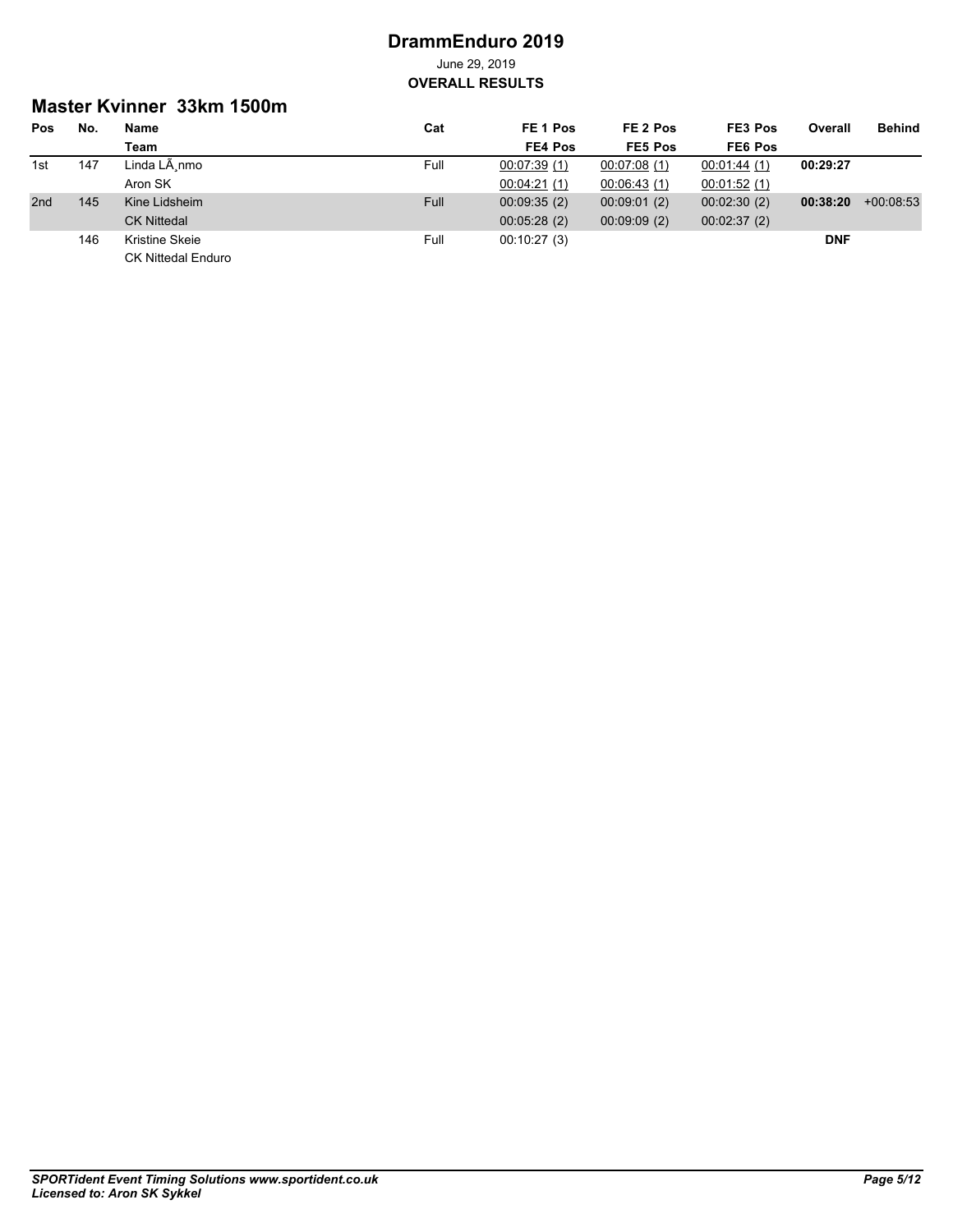### **Senior Herrer 33km 1500m**

| Pos             | No.            | Name                                          | Cat  | FE <sub>1</sub> Pos | FE <sub>2</sub> Pos | FE3 Pos       | Overall  | <b>Behind</b>        |
|-----------------|----------------|-----------------------------------------------|------|---------------------|---------------------|---------------|----------|----------------------|
|                 |                | Team                                          |      | FE4 Pos             | FE5 Pos             | FE6 Pos       |          |                      |
| 1st             | 32             | Magnus Slinger SÃ rli                         | Full | 00:05:35(1)         | 00:05:22(4)         | 00:01:16(1)   | 00:21:45 |                      |
|                 |                | Svelvik SK / Santa Cruz Norge                 |      | 00.03.13(1)         | 00:05:05(4)         | 00:01:14(2)   |          |                      |
| 2 <sub>nd</sub> | $\overline{2}$ | <b>Anders Skarstein</b>                       | Full | 00:05:51(4)         | 00.05.19(1)         | 00:01:17(2)   |          | $00:21:52$ +00:00:07 |
|                 |                | Hemsedal IL / Santacruzsykler.no              |      | 00.03.13(1)         | 00:04:57(3)         | 00:01:15(3)   |          |                      |
| 3rd             | 69             | <b>B</b> A¥rd Pettersen                       | Full | 00:05:39(3)         | 00:05:20(3)         | 00:01:18(3)   |          | 00:22:17 +00:00:32   |
|                 |                | Team sykleriet                                |      | 00:03:49 (27)       | 00:04:55(1)         | 00:01:16(4)   |          |                      |
| 4th             | 78             | Jostein Hole                                  | Full | 00:05:38(2)         | 00.05.19(1)         | 00:01:20(6)   |          | 00:22:42 +00:00:57   |
|                 |                | Aron Sk                                       |      | 00:04:16 (59)       | 00:04:56(2)         | 00:01:13(1)   |          |                      |
| 5th             | 43             | AndrÃ" Aamodt                                 | Full | 00:06:06 (11)       | 00:05:32(6)         | 00:01:19(4)   | 00:22:57 | $+00:01:12$          |
|                 |                | Team Santa Cruz sykler                        |      | 00:03:31(7)         | 00:05:11(7)         | 00:01:18(7)   |          |                      |
| 6th             | 12             | Erlend Hegrum Askjer                          | Full | 00:05:59(8)         | 00:05:38(8)         | 00:01:19(4)   | 00:22:58 | $+00:01:13$          |
|                 |                | Horten OCK                                    |      | 00:03:28(5)         | 00.05:13(8)         | 00:01:21(10)  |          |                      |
| 7th             | 1              | Anders Gundersen                              | Full | 00:05:58(6)         | 00:05:42 (11)       | 00:01:22(7)   | 00:23:00 | $+00:01:15$          |
|                 |                | Flytsti                                       |      | 00:03:30(6)         | 00:05:10(6)         | 00:01:18(7)   |          |                      |
| 8th             | 51             | Arne Varhaug                                  | Full | 00:05:58(6)         | 00:05:39(9)         | 00:01:27 (13) | 00:23:01 | $+00:01:16$          |
|                 |                |                                               |      | 00:03:23(3)         | 00:05:17(11)        | 00:01:17(6)   |          |                      |
| 9th             | 57             | Niklas Halvorsen                              | Full | 00.06:12(13)        | 00:05:41 (10)       | 00:01:25 (11) | 00:23:23 | $+00.01.38$          |
|                 |                | <b>KCK</b>                                    |      | 00:03:25(4)         | 00:05:20 (13)       | 00:01:20(9)   |          |                      |
| 10th            | 10             | Oskar Omdal                                   | Full | 00:06:02(9)         |                     |               | 00:23:35 | $+00:01:50$          |
|                 |                |                                               |      |                     | 00:05:46 (12)       | 00:01:23(9)   |          |                      |
|                 |                | Sokndal sti og sykkel                         |      | 00:03:35(9)         | 00:05:28 (17)       | 00:01:21 (10) |          |                      |
| 11th            | 45             | Even Bekkevold                                | Full | 00:06:06 (11)       | 00:05:36(7)         | 00:01:33 (27) | 00:23:37 | $+00:01:52$          |
|                 |                | Asker CK                                      |      | 00:03:34(8)         | 00:05:25 (14)       | 00:01:23 (13) |          |                      |
| 12th            | 13             | Baard «Xc-Bp» Hellebostad                     | Full | 00:06:04 (10)       | 00:06:03(18)        | 00:01:24(10)  | 00:23:48 | $+00:02:03$          |
|                 |                | Trail Cartel / Aron SK                        |      | 00:03:41 (18)       | 00:05:13(8)         | 00:01:23(13)  |          |                      |
| 13th            | 26             | Eirik Jelstad                                 | Full | 00:06:19 (17)       | 00:05:51(14)        | 00:01:25 (11) | 00:23:54 | $+00.02:09$          |
|                 |                |                                               |      | 00:03:37 (12)       | 00:05:15 (10)       | 00:01:27 (16) |          |                      |
| 14th            | 60             | Morten MA Isted                               | Full | 00:06:15(14)        | 00:05:54(15)        | 00:01:27 (13) |          | 00:23:57 +00:02:12   |
|                 |                | Trail Cartel / Ik Hero                        |      | 00:03:40 (16)       | 00:05:19(12)        | 00:01:22 (12) |          |                      |
| 15th            | 30             | Ola Myklatun Krosness                         | Full | 00.06.16(15)        | 00:05:54(15)        | 00:01:28(16)  | 00:24:10 | $+00:02:25$          |
|                 |                |                                               |      | 00.03.39(14)        | 00:05:26(15)        | 00:01:27 (16) |          |                      |
| 16th            | 37             | Kim-Erik Larsen                               | Full | 00:06:23(18)        | 00:05:59 (17)       | 00:01:27(13)  | 00:24:43 | $+00:02:58$          |
|                 |                | AugerA d Wheelie og Whiskey                   |      | 00:03:36 (11)       | 00:05:31 (19)       | 00:01:47 (60) |          |                      |
| 17th            | 148            | Peter Seidl                                   | Full | 00:06:27 (20)       | 00:06:11 (23)       | 00:01:36 (45) | 00:24:58 | $+00:03:13$          |
|                 |                |                                               |      | 00:03:40 (16)       | 00:05:35 (20)       | 00:01:29 (20) |          |                      |
| 18th            | 25             | <b>Anders Samnoy</b>                          | Full | 00:06:24(19)        | 00:06:03(18)        | 00:01:31 (20) | 00:24:58 | $+00:03:13$          |
|                 |                | Aron SK/ Atomic Speed Goats                   |      | 00:03:35(9)         | 00:05:49 (28)       | 00:01:36 (43) |          |                      |
| 19th            | 39             | Knut Erik Haugen                              | Full | 00:06:32 (22)       | 00:06:06 (20)       | 00:01:32 (24) | 00:25:01 | $+00:03:16$          |
|                 |                | <b>CK Nittedal</b>                            |      | 00:03:38 (13)       | 00:05:41 (25)       | 00:01:32 (27) |          |                      |
| 20th            | 35             | <b>Piotr Susfal</b>                           | Full | 00:06:38 (23)       | 00:06:17 (30)       | 00:01:34 (34) |          | $00:25:13 +00:03:28$ |
|                 |                | <b>Burger King Kristiansand</b>               |      | 00:03:42 (20)       | 00:05:36 (21)       | 00:01:26 (15) |          |                      |
| 21st            | 62             | Oskar Johansson                               | Full | 00:06:17 (16)       | 00:05:50 (13)       | 00:01:33 (27) | 00:25:20 | $+00:03:35$          |
|                 |                | Ãmotfors IF                                   |      | 00:03:51 (31)       | 00:05:29(18)        | 00:02:20 (68) |          |                      |
| 22nd            | 68             | Andreas GjAlrde                               | Full | 00:06:46 (31)       | 00:06:11 (23)       | 00:01:32 (24) | 00:25:23 | $+00.03.38$          |
|                 |                | <b>VOTLNC</b>                                 |      | 00:03:45 (24)       | 00:05:39 (23)       | 00:01:30 (23) |          |                      |
| 23rd            | 44             | Espen Strandbrĥten                            | Full | 00:06:39 (25)       | 00:06:20 (32)       | 00:01:33 (27) | 00:25:31 | $+00.03:46$          |
|                 |                | Modum CK                                      |      | 00:03:39 (14)       | 00:05:47 (26)       | 00:01:33 (30) |          |                      |
| 24th            | 28             | Bjà rn Moe                                    | Full | 00:06:43 (28)       | 00:06:10 (22)       | 00:01:28 (16) |          | $00:25:32$ +00:03:47 |
|                 |                | RÃ yken Cykleklubb                            |      | 00:03:52 (33)       | 00:05:51 (29)       | 00:01:28(18)  |          |                      |
| 25th            | 5              | JÃ rgen Heir                                  | Full | 00:06:51 (36)       | 00:06:11 (23)       | 00:01:31 (20) | 00:25:33 | $+00:03:48$          |
|                 |                | Kongens berg sti og landeveis rà vere/Aron SK |      | 00:04:05 (52)       | 00:05:26(15)        | 00:01:29 (20) |          |                      |
| 26th            | 15             | Geir Nummedal                                 | Full | 00:06:41 (26)       | 00:06:12 (27)       | 00:01:28 (16) | 00:25:34 | $+00:03:49$          |
|                 |                | Herkules Heildemparlaug                       |      | 00:03:53 (35)       | 00:05:52 (30)       | 00:01:28 (18) |          |                      |
| 27th            | 79             | PÃ¥I Johansen                                 | Full | 00:06:44 (29)       | 00:06:06 (20)       | 00:01:33 (27) |          | 00:25:44 +00:03:59   |
|                 |                | Aron sk                                       |      | 00:03:47 (25)       | 00:06:02 (42)       | 00:01:32 (27) |          |                      |
|                 |                |                                               |      |                     |                     |               |          |                      |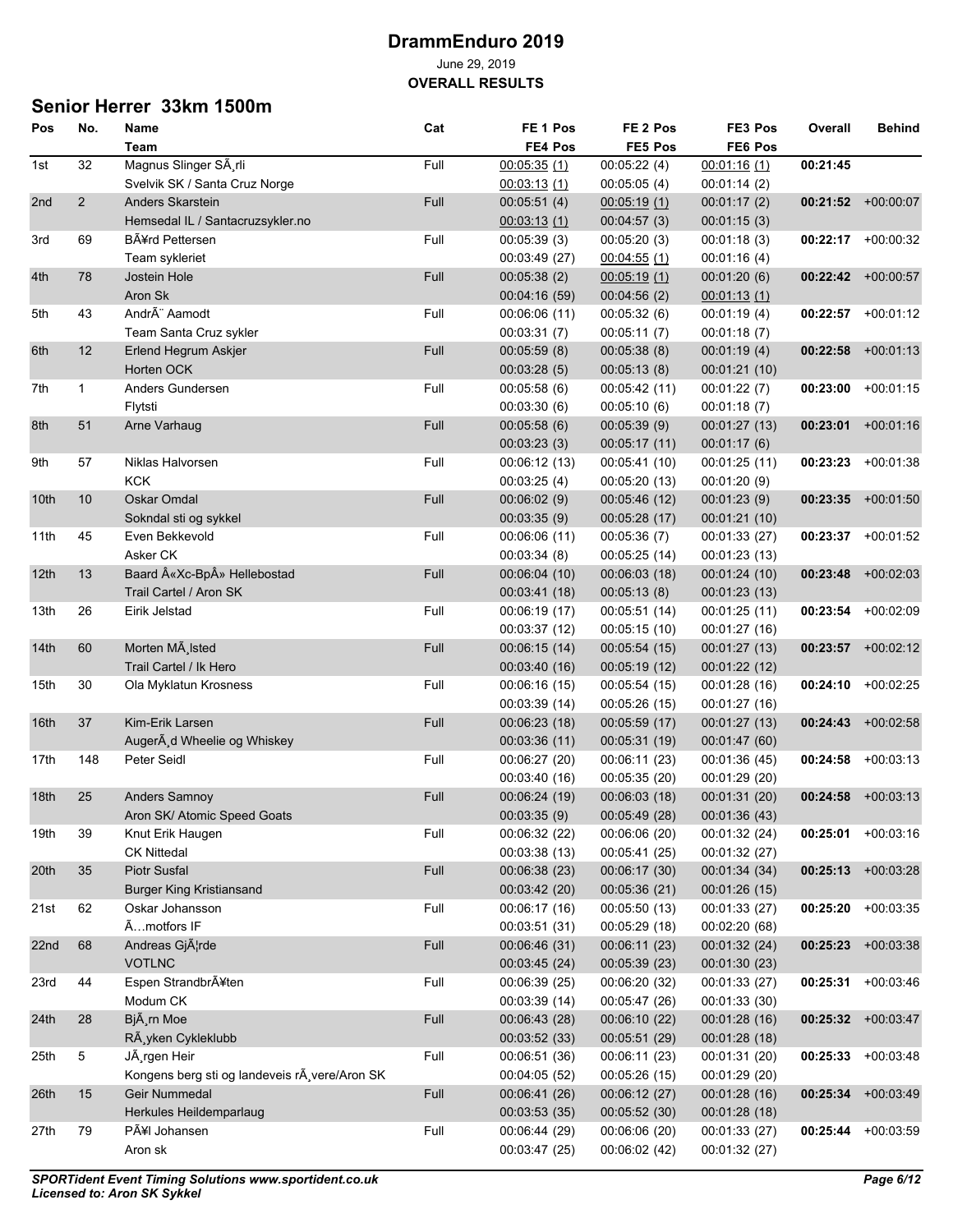**OVERALL RESULTS**

## **Senior Herrer 33km 1500m**

| Pos  | No.            | Name                      | Cat  | FE <sub>1</sub> Pos | FE 2 Pos      | FE3 Pos       | Overall  | Behind               |
|------|----------------|---------------------------|------|---------------------|---------------|---------------|----------|----------------------|
|      |                | Team                      |      | FE4 Pos             | FE5 Pos       | FE6 Pos       |          |                      |
| 28th | 14             | Petter Anthonse           | Full | 00:06:38 (23)       | 00:06:13 (28) | 00:01:33 (27) |          | 00:25:45 +00:04:00   |
|      |                | Totenkranken              |      | 00:04:15 (57)       | 00:05:37 (22) | 00:01:29 (20) |          |                      |
| 29th | 76             | Hans Jà rgen Kvåle        | Full | 00:06:52 (39)       | 00:06:11 (23) | 00:01:35 (37) | 00:25:45 | $+00.04:00$          |
|      |                | <b>Hadeland CK</b>        |      | 00:03:55(41)        | 00:05:39(23)  | 00:01:33 (30) |          |                      |
| 30th | 59             | Christoffer Borge Olsen   | Full | 00:06:45 (30)       | 00:06:13 (28) | 00:01:35 (37) | 00:25:50 | $+00:04:05$          |
|      |                | Aron Sportsklubb          |      | 00:03:44 (23)       | 00:05:54 (35) | 00:01:39 (52) |          |                      |
| 31st | $6\phantom{1}$ | Kristoffer Andresen       | Full | 00:06:51 (36)       | 00:06:19 (31) | 00:01:34 (34) | 00:25:51 | $+00:04:06$          |
|      |                | Aron SK                   |      | 00:03:42 (20)       | 00:05:55 (37) | 00:01:30 (23) |          |                      |
| 32nd | 50             | JÃ rn Huseby              | Full | 00:06:50 (35)       | 00:06:22 (35) | 00:01:35 (37) | 00:25:53 | $+00.04.08$          |
|      |                |                           |      | 00:03:41 (18)       | 00:05:54 (35) | 00:01:31 (25) |          |                      |
| 33rd | 41             | Anders Mjà en             | Full | 00:06:49 (33)       | 00:06:21 (34) | 00:01:35 (37) |          | 00:26:07 +00:04:22   |
|      |                |                           |      | 00:03:53(35)        | 00:05:52(30)  | 00:01:37 (46) |          |                      |
| 34th | 33             | Ivar Haug                 | Full | 00:06:56 (44)       | 00:06:20 (32) | 00:01:45 (57) |          | $00:26:12 +00:04:27$ |
|      |                | Holmsbu IF                |      |                     | 00:05:48 (27) |               |          |                      |
|      |                |                           |      | 00:03:50 (28)       |               | 00:01:33 (30) |          |                      |
| 35th | 64             | Sander Blomgren           | Full | 00:06:41 (26)       | 00:06:35(46)  | 00:01:37 (49) |          | 00:26:17 +00:04:32   |
|      |                | Grimstad sk               |      | 00:03:54 (38)       | 00:05:58 (39) | 00:01:32 (27) |          |                      |
| 36th | 77             | Fredrik Nygaard           | Full | 00:06:55(42)        | 00:06:22(35)  | 00:01:35 (37) | 00:26:18 | $+00:04:33$          |
|      |                |                           |      | 00:03:51(31)        | 00:06:00 (41) | 00:01:35(40)  |          |                      |
| 37th | 54             | <b>Stian Gjelsvik</b>     | Full | 00:06:51 (36)       | 00:06:34(45)  | 00:01:39 (51) | 00:26:20 | $+00:04:35$          |
|      |                |                           |      | 00:03:50 (28)       | 00:05:53(33)  | 00:01:33 (30) |          |                      |
| 38th | 56             | Johan Tynelius            | Full | 00:06:58 (46)       | 00:06:22(35)  | 00:01:35 (37) | 00:26:21 | $+00:04:36$          |
|      |                | Team thebikegenerator.com |      | 00:03:54(38)        | 00:05:58 (39) | 00:01:34 (35) |          |                      |
| 39th | 42             | <b>Stian Hammer</b>       | Full | 00:06:58 (46)       | 00:06:35(46)  | 00:01:34 (34) | 00:26:28 | $+00.04:43$          |
|      |                |                           |      | 00:03:43 (22)       | 00:06:02(42)  | 00:01:36 (43) |          |                      |
| 40th | 29             | Nikolai Fekj¦r            | Full | 00:06:49 (33)       | 00:06:22(35)  | 00:01:33 (27) | 00:26:32 | $+00.04:47$          |
|      |                | Gressvik IF (GIFS)        |      | 00:03:58(45)        | 00:06:13 (50) | 00:01:37 (46) |          |                      |
| 41st | 55             | Vemund Hoholm             | Full | 00:06:55 (42)       | 00:06:25(39)  | 00:01:36 (45) | 00:26:33 | $+00.04:48$          |
|      |                |                           |      | 00:03:58 (45)       | 00:06:04 (45) | 00:01:35 (40) |          |                      |
| 42nd | 27             | Arne Diederik Kildahl     | Full | 00:07:04 (52)       | 00:06:43 (52) | 00:01:32 (24) | 00:26:39 | $+00:04:54$          |
|      |                | BÃ, Idrettslag            |      | 00:03:54 (38)       | 00:05:55 (37) | 00:01:31 (25) |          |                      |
| 43rd | 21             | Petter Solberg Svenne     | Full | 00:07:05(53)        | 00:06:28(41)  | 00:01:35 (37) | 00:26:47 | $+00:05:02$          |
|      |                | Aron SK                   |      | 00:03:50 (28)       | 00:06:10 (47) | 00:01:39 (52) |          |                      |
| 44th | 11             | <b>Birger Patrick</b>     | Full | 00:06:54(41)        | 00:06:33 (44) | 00:01:37 (49) | 00:26:47 | $+00:05:02$          |
|      |                | Sarpsborg Sykleklubb      |      | 00:03:53(35)        | 00:05:53 (33) | 00:01:57 (65) |          |                      |
| 45th | 58             | Nicolas Yann Couturier    | Full | 00:06:58 (46)       | 00:06:35(46)  | 00:01:35 (37) | 00:26:55 | $+00.05:10$          |
|      |                | SK Rye sykkel             |      | 00:03:52 (33)       | 00:06:21 (56) | 00:01:34 (35) |          |                      |
| 46th | 70             | Andreas Horten            | Full | 00:07:13 (55)       | 00:06:32 (43) | 00:01:36 (45) | 00:26:59 | $+00:05:14$          |
|      |                |                           |      | 00:03:58 (45)       | 00:06:03 (44) | 00:01:37 (46) |          |                      |
| 47th | 24             | <b>Michal Goral</b>       | Full | 00:07:00 (49)       | 00:06:37 (50) | 00:01:36 (45) | 00:27:00 | $+00:05:15$          |
|      |                |                           |      | 00:04:02 (48)       | 00:06:12 (49) | 00:01:33 (30) |          |                      |
| 48th | 22             | Marius Gjellum            | Full | 00:06:57(45)        | 00:06.42(51)  | 00:01:33 (27) |          | 00:27:02 +00:05:17   |
|      |                |                           |      | 00:03:57 (43)       | 00:06:19 (53) | 00:01:34 (35) |          |                      |
| 49th | 47             | Magnus BrandtzAlg         | Full | 00:07:09 (54)       | 00:06:36 (49) | 00:01:40 (52) | 00:27:08 | $+00:05:23$          |
|      |                | Equinor BIL Oslo          |      | 00:03:56 (42)       |               |               |          |                      |
|      |                |                           |      |                     | 00:06:13 (50) | 00:01:34 (35) |          |                      |
| 50th | 48             | HÃ¥kon Trydal             | Full | 00:07:18 (56)       | 00:06:43 (52) | 00:01:44 (55) | 00:27:09 | $+00:05:24$          |
|      |                | Arendal Singletrack       |      | 00:03:57 (43)       | 00:05:52 (30) | 00:01:35 (40) |          |                      |
| 51st | $9\,$          | Ole Martin HA iby         | Full | 00:06:53 (40)       | 00:06.49(54)  | 00:01:40 (52) |          | 00:27:32 +00:05:47   |
|      |                | Matrand IL Sykkel         |      | 00:04:02 (48)       | 00:06:18 (52) | 00:01:50 (62) |          |                      |
| 52nd | 65             | Morten Pedersen           | Full | 00:07:20 (58)       | 00:07:04 (62) | 00:01:44 (55) |          | 00:28:07 +00:06:22   |
|      |                |                           |      | 00:04:10 (56)       | 00:06:11 (48) | 00:01:38 (50) |          |                      |
| 53rd | 36             | Lars Erik Mo              | Full | 00:07:35 (65)       | 00:06:27 (40) | 00:01:31 (20) | 00:28:10 | $+00:06:25$          |
|      |                |                           |      | 00:04:23 (62)       | 00:06:31 (58) | 00:01:43 (56) |          |                      |
| 54th | 63             | Marcus Emil Sletten       | Full | 00:07:19 (57)       | 00:06:54 (59) | 00:01:52 (64) |          | $00:28:13 +00:06:28$ |
|      |                |                           |      | 00:04:21 (61)       | 00:06:09 (46) | 00:01:38 (50) |          |                      |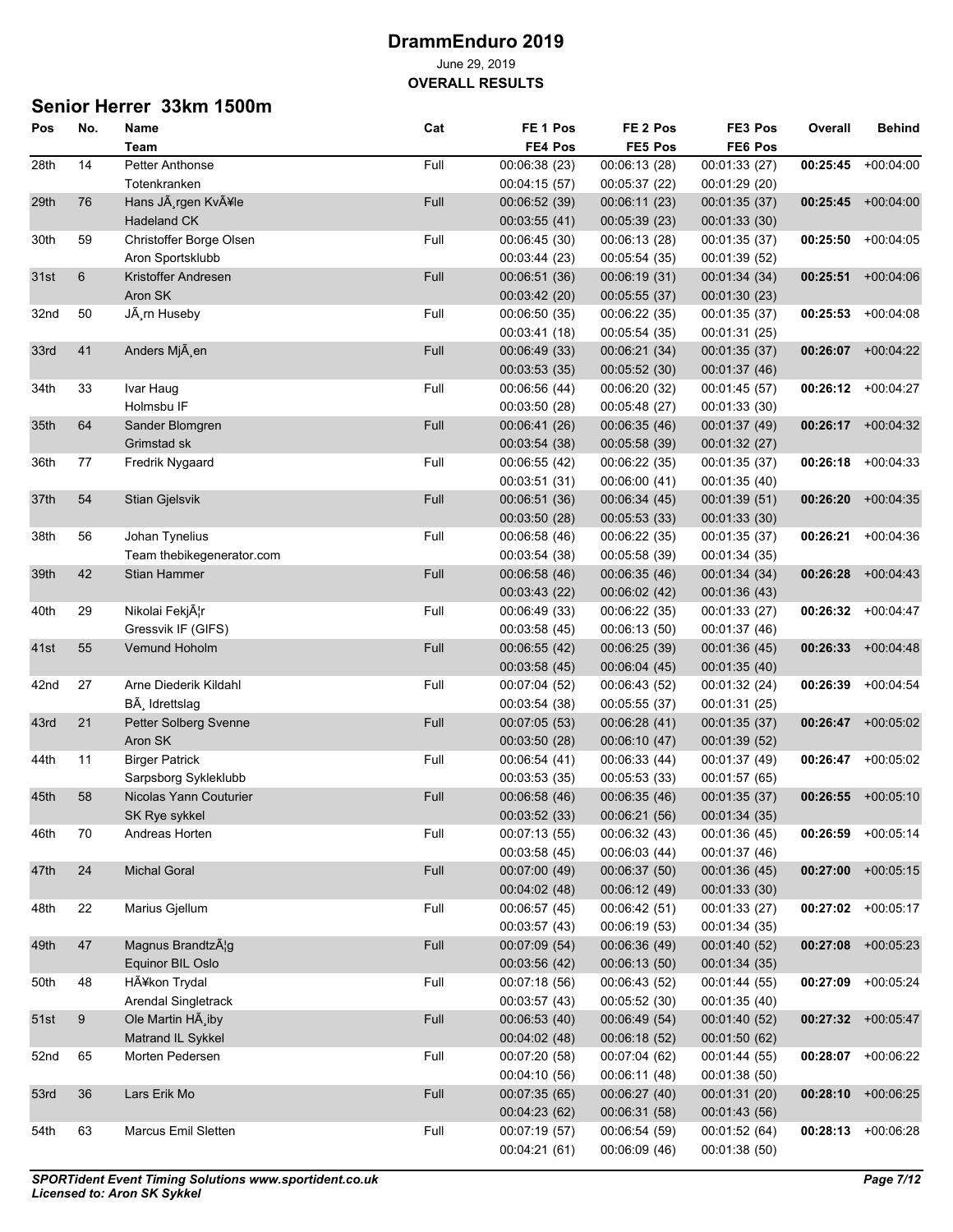**OVERALL RESULTS**

## **Senior Herrer 33km 1500m**

| Pos  | No.            | Name                       | Cat  | FE <sub>1</sub> Pos | FE 2 Pos      | FE3 Pos       | Overall    | <b>Behind</b>      |
|------|----------------|----------------------------|------|---------------------|---------------|---------------|------------|--------------------|
|      |                | Team                       |      | FE4 Pos             | FE5 Pos       | FE6 Pos       |            |                    |
| 55th | 61             | Kjetil LÃ vaas             | Full | 00:07:31 (62)       | 00:06:49 (54) | 00:01:45 (57) | 00:28:25   | $+00.06:40$        |
|      |                | <b>Holmestrand SK</b>      |      | 00:04:16 (59)       | 00:06:27 (57) | 00:01:37 (46) |            |                    |
| 56th | 73             | Svein Arne Vestli          | Full | 00:07:25 (59)       | 00:07:11 (63) | 00:01:49 (62) | 00:28:29   | $+00.06.44$        |
|      |                | Aron sk                    |      | 00:04:04 (50)       | 00:06:19 (53) | 00:01:41 (55) |            |                    |
| 57th | 72             | Anders Johnsrud            | Full | 00:07:28 (61)       | 00:07:03 (61) | 00:01:52 (64) | 00:28:57   | $+00:07:12$        |
|      |                |                            |      | 00:04:15 (57)       | 00:06:34 (59) | 00:01:45 (57) |            |                    |
| 58th | 20             | Morten Nagel Muri          | Full | 00:06:48 (32)       | 00:06:31 (42) | 00:01:29 (19) |            | 00:29:12 +00:07:27 |
|      |                | SantaCruz sykler           |      | 00:03:47 (25)       | 00:09:03 (68) | 00:01:34 (35) |            |                    |
| 59th | 46             | Kristian Ä~stlie           | Full | 00:07:00 (49)       | 00:06:54 (59) | 00:01:49 (62) | 00:29:22   | +00:07:37          |
|      |                | <b>CK Nittedal</b>         |      | 00:04:58(68)        | 00:06:55 (61) | 00:01:46 (58) |            |                    |
| 60th | 8              | <b>Truls Baksetersveen</b> | Full | 00:08:15 (69)       | 00:06:51 (56) | 00:01:46 (59) |            | 00:29:47 +00:08:02 |
|      |                |                            |      | 00:04:08 (54)       | 00:07:07 (64) | 00:01:40 (54) |            |                    |
| 61st | 74             | Marius Diseth              | Full | 00:07:25 (59)       | 00:06:52 (57) | 00:01:46 (59) | 00:29:53   | $+00.08.08$        |
|      |                | <b>CK Nittedal</b>         |      | 00:04:53 (67)       | 00:07:10 (65) | 00:01:47 (60) |            |                    |
| 62nd | 49             | Morten Mathiesen           | Full | 00:07:34 (64)       | 00:08:55 (70) | 00:01:43 (54) |            | 00:30:12 +00:08:27 |
|      |                |                            |      | 00:04:04 (50)       | 00:06:20 (55) | 00:01:36 (43) |            |                    |
| 63rd | 66             | Kenneth Magnussen          | Full | 00:08:08 (67)       | 00:07:21 (64) | 00:01:58 (66) | 00:30:37   | $+00:08:52$        |
|      |                |                            |      | 00:04:25 (64)       | 00:06:46 (60) | 00:01:59 (66) |            |                    |
| 64th | 3              | <b>Gard Brovold</b>        | Full | 00:07:03 (51)       | 00:05:31(5)   | 00:01:22(7)   | 00:30:45   | $+00:09:00$        |
|      |                | IL Heming                  |      | 00:10:27 (70)       | 00:05:06(5)   | 00:01:16(4)   |            |                    |
|      |                | Bjà rn-Tore Wik            |      |                     |               |               | 00:31:53   |                    |
| 65th | 52             | <b>HCK</b>                 | Full | 00:07:45 (66)       | 00:07:30 (68) | 00:02:58 (71) |            | $+00:10:08$        |
|      | 23             | Lars Olav Tveito           | Full | 00:04:35 (65)       | 00:07:05 (63) | 00:02:00 (67) |            | $+00:11:28$        |
| 66th |                |                            |      | 00:08:29 (71)       | 00:07:38 (69) | 00:01:59 (67) | 00:33:13   |                    |
|      |                |                            |      | 00:05:09 (69)       | 00:07:26 (66) | 00:02:32 (69) |            |                    |
| 67th | 17             | Kjell Kristian Gustavsen   | Full | 00:12:35 (72)       | 00:07:25 (65) | 00:02:07 (70) | 00:35:26   | $+00.13.41$        |
|      |                | Aron                       |      | 00:04:24 (63)       | 00:07:03 (62) | 00:01:52 (63) |            |                    |
| 68th | 71             | Kristoffer LA ken          | Full | 00:07:33 (63)       | 00:06:53(58)  | 00:01:48(61)  | 00:37:54   | $+00:16:09$        |
|      |                |                            |      | 00:04:07 (53)       | 00:15:47 (69) | 00:01:46 (58) |            |                    |
|      | 67             | Kjetil Torset Voldhaug     | Full | 00:08:20 (70)       |               | 00:02:04 (69) | <b>DNF</b> |                    |
|      |                |                            |      | 00:04:38 (66)       | 00:07:28 (67) | 00:01:56 (64) |            |                    |
|      | 18             | Thomas Rambekk Henriksen   | Full | 00:06:28 (21)       | 00:07:27 (67) | 00:01:31 (20) | <b>DNF</b> |                    |
|      |                | <b>HHL</b>                 |      | 00:04:08 (54)       |               |               |            |                    |
|      | 38             | Karsten Olsen              | Full | 00.08.14(68)        | 00:07:26 (66) | 00:02:03 (68) | <b>DNF</b> |                    |
|      |                | Sandnes Bmx                |      |                     |               |               |            |                    |
|      | 40             | Albin Littorin-Sandbu      | Full | 00:05:57(5)         | 00:09:06 (71) |               | <b>DNF</b> |                    |
|      |                | SK Rye                     |      |                     |               |               |            |                    |
|      | 4              | Henning Ardraa             | Full | 00:14:06 (73)       |               |               | <b>DNF</b> |                    |
|      |                | Eiker Kvikk CK             |      |                     |               |               |            |                    |
|      | 16             | <b>Steffen Moy</b>         | Full |                     |               |               | <b>DNF</b> |                    |
|      |                |                            |      |                     |               |               |            |                    |
|      | $\overline{7}$ | Dag Erik Kristoffersen     | Full |                     |               |               | <b>DNF</b> |                    |
|      |                | Hadeland CK                |      |                     |               |               |            |                    |
|      | $34\,$         | <b>Martin Stene</b>        | Full |                     |               |               | <b>DNF</b> |                    |
|      | 31             | Kjetil Ã~ygard             | Full |                     |               |               | <b>DNF</b> |                    |
|      |                | Lillehammer CK             |      |                     |               |               |            |                    |
|      | 75             | Ståle Brun                 | Full |                     |               |               | <b>DNF</b> |                    |
|      |                | Aron SK                    |      |                     |               |               |            |                    |
|      | 19             | Anders Rekdal              | Full |                     |               |               | <b>DNF</b> |                    |
|      |                | <b>Team Santacruz</b>      |      |                     |               |               |            |                    |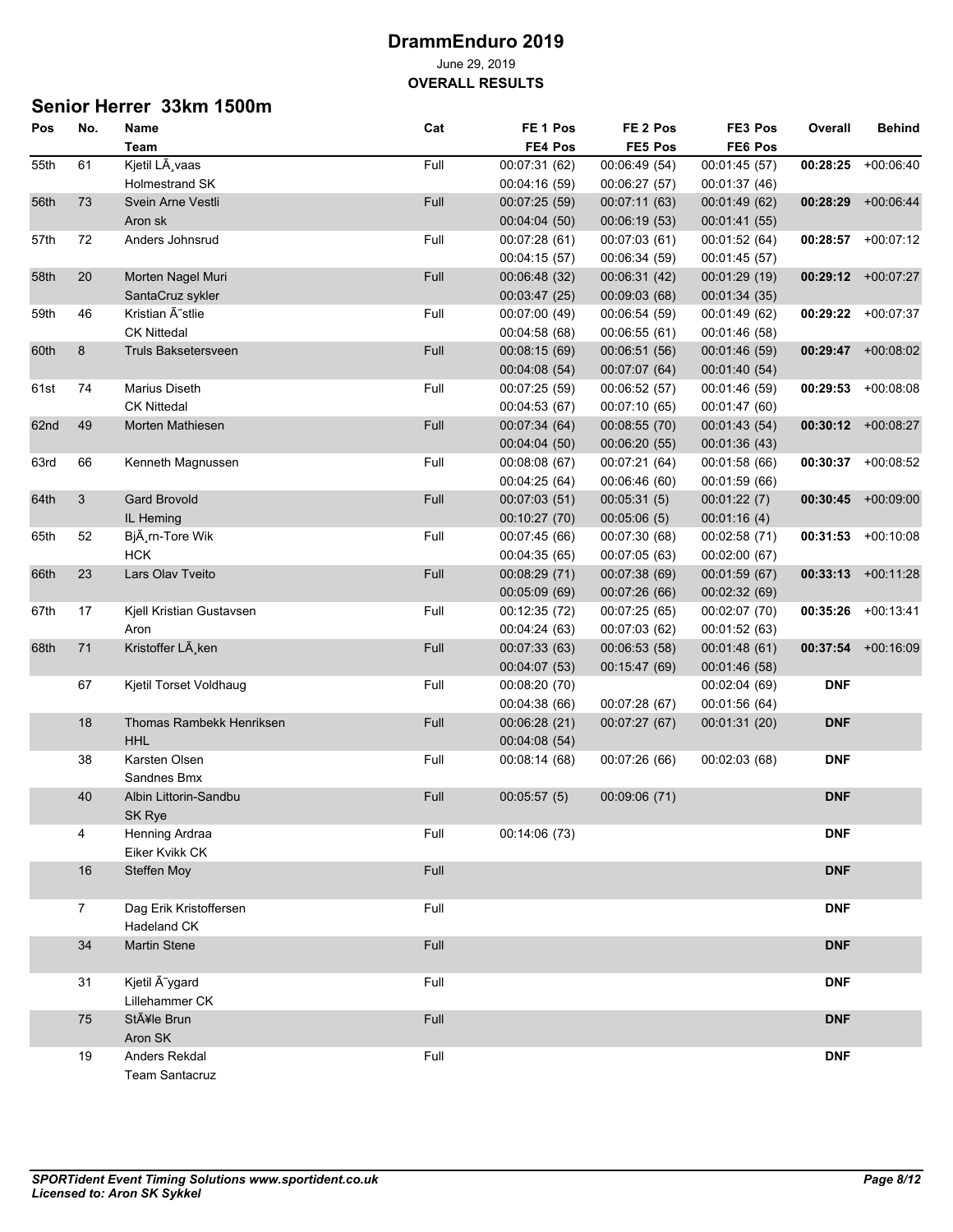### **Senior Kvinner 33km 1500m**

| Pos              | No. | <b>Name</b>                        | Cat  | FE <sub>1</sub> Pos | FE <sub>2</sub> Pos | FE3 Pos       | Overall    | <b>Behind</b> |
|------------------|-----|------------------------------------|------|---------------------|---------------------|---------------|------------|---------------|
|                  |     | <b>Team</b>                        |      | FE4 Pos             | FE5 Pos             | FE6 Pos       |            |               |
| 1st              | 130 | Hilde StrĦdet                      | Full | 00:06:43(1)         | 00:06:16(1)         | 00:01:32(1)   | 00:25:46   |               |
|                  |     | Kristiansand cykleklubb            |      | 00:03:47(1)         | 00:05:58(2)         | 00:01:30(1)   |            |               |
| 2nd              | 143 | Lene Snerk Pettersen               | Full | 00:06:57(2)         | 00:06:41(5)         | 00.01.32(1)   | 00:26:44   | $+00:00:58$   |
|                  |     | Eidanger GROMS                     |      | 00:03:58(4)         | 00:06:04(4)         | 00:01:32(2)   |            |               |
| 3rd              | 137 | Anette RA ssum Bastnes             | Full | 00:07:00(3)         | 00:06:31(2)         | 00:01:38(4)   | 00:27:00   | $+00:01:14$   |
|                  |     | Sk Rye og Team Ibis Norge          |      | 00:03:53(2)         | 00:06:10(5)         | 00:01:48(8)   |            |               |
| 4th              | 135 | Berit NordsAlter Resell            | Full | 00:07:43(8)         | 00:06:32(3)         | 00:01:34(3)   | 00:27:17   | $+00.01:31$   |
|                  |     | Lillehammer CK                     |      | 00:03:57(3)         | 00:05:55(1)         | 00:01:36(3)   |            |               |
| 5th              | 134 | Anna Littorin-Sandbu               | Full | 00:07:15(5)         | 00:06:50(7)         | 00:01:40(5)   | 00:27:25   | $+00.01.39$   |
|                  |     | Lillehammer CK                     |      | 00:04:01(6)         | 00:05:58(2)         | 00:01:41(4)   |            |               |
| 6th              | 131 | <b>Emily Nerland</b>               | Full | 00:07:07(4)         | 00:06:36(4)         | 00:01:41(6)   | 00:27:29   | $+00:01:43$   |
|                  |     | <b>GIFS</b>                        |      | 00:04:00(5)         | 00:06:23(7)         | 00:01:42(5)   |            |               |
| 7th              | 140 | Stine Torgersbrĥten                | Full | 00:07:20(6)         | 00:06:49(6)         | 00:01:41(6)   | 00:27:55   | $+00:02:09$   |
|                  |     | <b>Team Letth</b>                  |      | 00:04:02(7)         | 00:06:21(6)         | 00:01:42(5)   |            |               |
| 8th              | 136 | Ida Nærum                          | Full | 00:07:22(7)         | 00:07:00(8)         | 00:01:48(9)   | 00:29:02   | $+00:03:16$   |
|                  |     | <b>CK Nittedal/Team Hakkadal</b>   |      | 00:04:32(9)         | 00:06:29(8)         | 00:01:51(9)   |            |               |
| 9th              | 129 | Ingrid Mork NygA¥rd                | Full | 00:07:48(10)        | 00:07:22(9)         | 00:01:47(8)   | 00:30:03   | $+00:04:17$   |
|                  |     |                                    |      | 00:04:25(8)         | 00:06:54(9)         | 00:01:47(7)   |            |               |
| 10th             | 142 | Marita Damry                       | Full | 00:07:43(8)         | 00:07:28(10)        | 00:01:53(10)  | 00:30:41   | $+00:04:55$   |
|                  |     | Gresvik IF/ Team Santa Cruz Sykler |      | 00:04:32(9)         | 00:07:12(11)        | 00:01:53 (10) |            |               |
| 11th             | 133 | <b>Beate Akselsen</b>              | Full | 00:08:34 (12)       | 00:07:42 (12)       | 00:01:56 (12) | 00:31:39   | $+00:05:53$   |
|                  |     |                                    |      | 00:04:34 (11)       | 00:07:00 (10)       | 00:01:53 (10) |            |               |
| 12 <sub>th</sub> | 141 | <b>Silje Nedland Molnes</b>        | Full | 00:08:24(11)        | 00:07:41(11)        | 00:01:57(13)  | 00:32:09   | $+00.06:23$   |
|                  |     | SK Rye/Jotun BIL                   |      | 00:04:42(12)        | 00:07:20 (12)       | 00:02:05(13)  |            |               |
| 13th             | 139 | Silje Gjerde                       | Full | 00:09:09(14)        | 00:08:53(14)        | 00:02:07 (14) | 00:34:45   | $+00:08:59$   |
|                  |     | Team Ibis Norge                    |      | 00:04:49 (13)       | 00:07:40 (13)       | 00:02:07 (14) |            |               |
| 14th             | 132 | Cecilie Bergli                     | Full | 00:08:53(13)        | 00:08:35(13)        | 00:01:55(11)  | 00:34:53   | $+00.09:07$   |
|                  |     | Aron SK                            |      | 00:05:30 (14)       | 00:07:59 (14)       | 00:02:01(12)  |            |               |
|                  | 144 | Berglind Adalsteinsdottir          | Full |                     |                     |               | <b>DNF</b> |               |
|                  |     | <b>BMK</b>                         |      |                     |                     |               |            |               |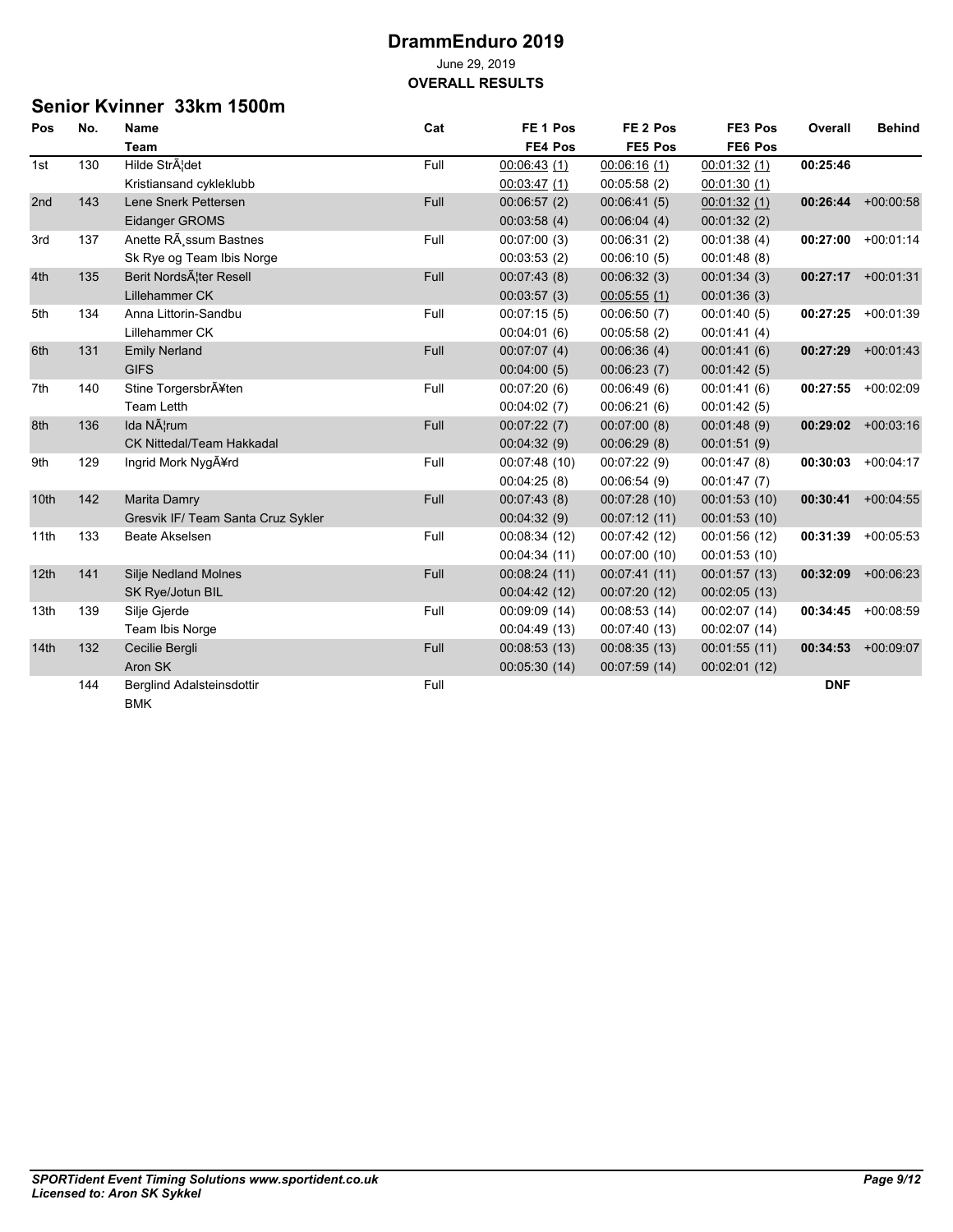**OVERALL RESULTS**

## **FUN G15-16 25km 1000m**

| Pos  | No. | <b>Name</b>                           | Cat        | FE <sub>2</sub> Pos | FE4 Pos      | FE5 Pos       | Overall    | <b>Behind</b> |
|------|-----|---------------------------------------|------------|---------------------|--------------|---------------|------------|---------------|
|      |     | <b>Team</b>                           |            | FE6 Pos             |              |               |            |               |
| 1st  | 309 | Falk Hĥkenstad-Brĥten                 | <b>FUN</b> | 00:05:51(1)         | 00:03:25(1)  | 00:05:08(1)   | 00:15:49   |               |
|      |     | Lillehammer Ck                        |            | 00:01:25(3)         |              |               |            |               |
| 2nd  | 308 | <b>William Scheele</b>                | <b>FUN</b> | 00.06:01(2)         | 00:03:32(2)  | 00:05:41(2)   | 00:16:38   | $+00:00:49$   |
|      |     | Sk Rye                                |            | 00:01:24(1)         |              |               |            |               |
| 3rd  | 319 | <b>Theodor Bakken</b>                 | <b>FUN</b> | 00:06:07(3)         | 00:03:41(3)  | 00:05:46(6)   | 00:16:58   | $+00.01:09$   |
|      |     | Aron SK                               |            | 00:01:24(1)         |              |               |            |               |
| 4th  | 313 | William RÃ                            | <b>FUN</b> | 00:06:09(4)         | 00:03:48(6)  | 00:05:42(4)   | 00:17:07   | $+00:01:18$   |
|      |     |                                       |            | 00:01:28(4)         |              |               |            |               |
| 5th  | 314 | Erik TÃ nnessen                       | <b>FUN</b> | 00:06:14(6)         | 00:03:47(5)  | 00:05:43(5)   | 00:17:15   | $+00:01:26$   |
|      |     | <b>Mck</b>                            |            | 00:01:31(6)         |              |               |            |               |
| 6th  | 318 | Alexander Sandengen                   | <b>FUN</b> | 00:06:11(5)         | 00:03:54(7)  | 00:05:51(7)   | 00:17:24   | $+00.01:35$   |
|      |     | Kongen's berg sti og landeveis r vere |            | 00:01:28(4)         |              |               |            |               |
| 7th  | 312 | Mads Henrik Kjemperud                 | <b>FUN</b> | 00:06:42(8)         | 00:04:06(9)  | 00:05:57(8)   | 00:18:23   | $+00:02:34$   |
|      |     |                                       |            | 00:01:38(9)         |              |               |            |               |
| 8th  | 307 | Oscar Holst                           | <b>FUN</b> | 00:06:47(9)         | 00:04:15(10) | 00:06:15(9)   | 00:18:54   | $+00:03:05$   |
|      |     |                                       |            | 00:01:37(7)         |              |               |            |               |
| 9th  | 317 | Even Martinsen                        | <b>FUN</b> | 00:07:06 (10)       | 00:04:29(11) | 00:07:26 (12) | 00:20:54   | $+00:05:05$   |
|      |     |                                       |            | 00:01:53(12)        |              |               |            |               |
| 10th | 311 | <b>Oliver Andersen</b>                | <b>FUN</b> | 00:08:02 (12)       | 00:04:49(13) | 00:07:00 (11) | 00:21:42   | $+00:05:53$   |
|      |     |                                       |            | 00:01:51(11)        |              |               |            |               |
| 11th | 310 | Alexander Bredesen                    | <b>FUN</b> | 00:06:39(7)         | 00:03:59(8)  | 00:09:24 (13) | 00:21:47   | $+00:05:58$   |
|      |     | Eidsvoll sykkelklubb                  |            | 00:01:45(10)        |              |               |            |               |
| 12th | 315 | Even Western                          | <b>FUN</b> | 00:10:12(13)        | 00:04:32(12) | 00:06:30 (10) | 00:22:51   | $+00:07:02$   |
|      |     |                                       |            | 00:01:37(7)         |              |               |            |               |
|      | 316 | <b>Emil Bjertnes Aabye</b>            | <b>FUN</b> | 00:07:11 (11)       | 00:03:45(4)  | 00:05:41(2)   | <b>DNF</b> |               |
|      |     | <b>Team Sykleriet</b>                 |            |                     |              |               |            |               |
|      | 306 | Sigurd BjÄ rndalen Mathisen           | <b>FUN</b> |                     |              |               | <b>DNF</b> |               |
|      |     | Aron SK                               |            |                     |              |               |            |               |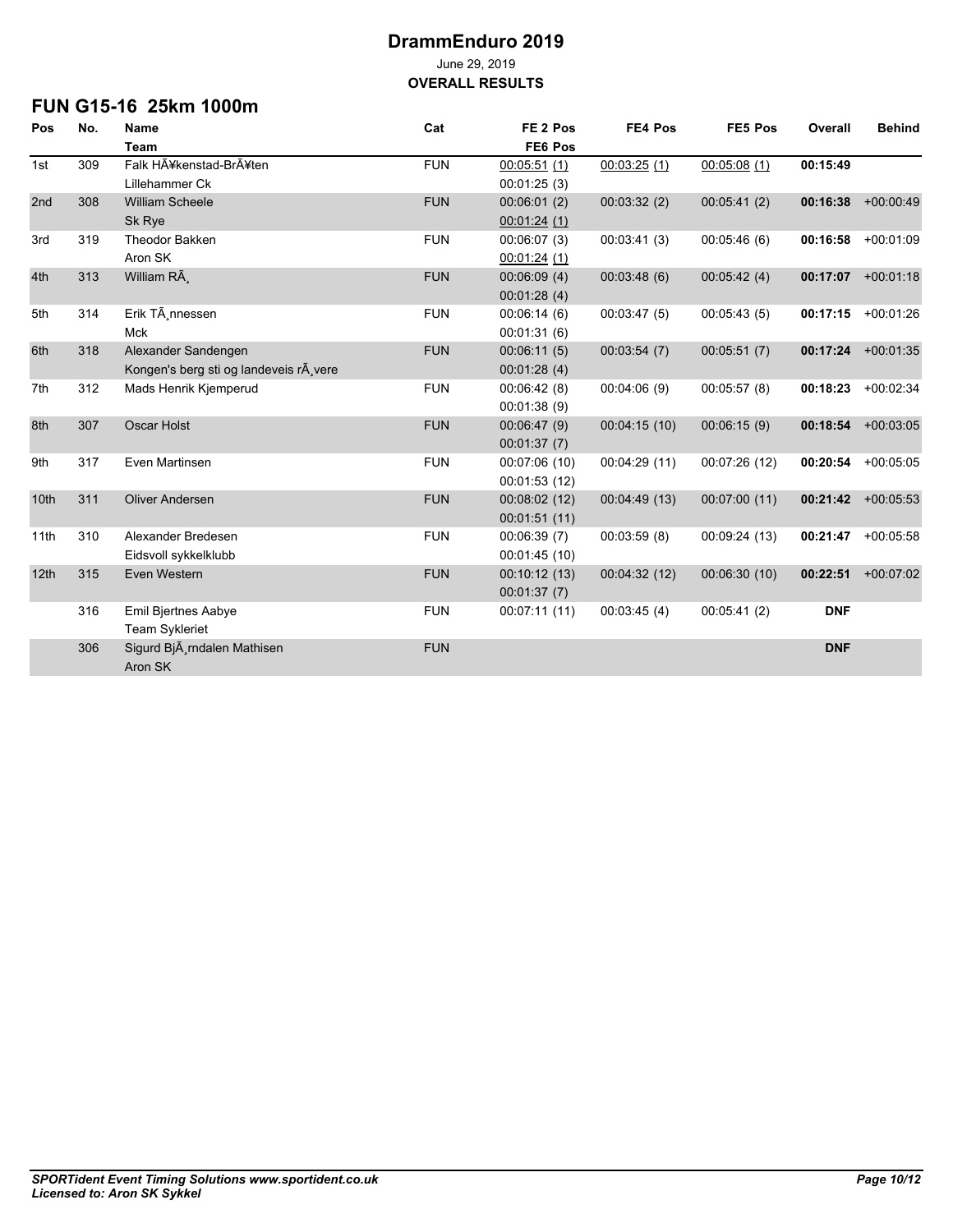**OVERALL RESULTS**

## **FUN Herrer 25km 1000m**

| Pos | No. | <b>Name</b>                      | Cat        | FE <sub>2</sub> Pos | FE4 Pos      | FE5 Pos     | Overall    | <b>Behind</b> |
|-----|-----|----------------------------------|------------|---------------------|--------------|-------------|------------|---------------|
|     |     | Team                             |            | FE6 Pos             |              |             |            |               |
| 1st | 53  | <b>Sivert Uhre</b>               | <b>FUN</b> | 00.06.27(1)         | 00:03:55(1)  | 00:06:15(3) | 00:18:14   |               |
|     |     | Solo                             |            | 00:01:37(1)         |              |             |            |               |
| 2nd | 204 | Stian Lie Hansen                 | <b>FUN</b> | 00:06:47(2)         | 00:04:14(3)  | 00:05:50(1) | 00:18:30   | $+00:00:16$   |
|     |     | Aron SK                          |            | 00:01:39(2)         |              |             |            |               |
| 3rd | 205 | JÃ rn Inge Woldmo                | <b>FUN</b> | 00:07:14(3)         | 00:04:07(2)  | 00:06:13(2) | 00:19:27   | $+00:01:13$   |
|     |     |                                  |            | 00:01:53(3)         |              |             |            |               |
| 4th | 203 | Lars Christian Arvidson          | <b>FUN</b> | 00:08:19(7)         | 00:04:42(7)  | 00:07:07(4) | 00:22:09   | $+00:03:55$   |
|     |     |                                  |            | 00:02:01(6)         |              |             |            |               |
| 5th | 207 | Scott Hall                       | <b>FUN</b> | 00:08:27(8)         | 00:04:39(5)  | 00:07:19(5) | 00:22:24   | $+00:04:10$   |
|     |     | Aron SK                          |            | 00:01:59(5)         |              |             |            |               |
| 6th | 201 | Roy Arne Syversrud               | <b>FUN</b> | 00:08:01(6)         | 00:04:39(5)  | 00:07:43(6) | 00:22:25   | $+00.04:11$   |
|     |     | Statkraft/stabil                 |            | 00:02:02(7)         |              |             |            |               |
| 7th | 202 | Jens Andre Jensen                | <b>FUN</b> | 00:09:08(9)         | 00:05:21(9)  | 00:08:16(7) | 00:24:58   | $+00:06:44$   |
|     |     | Eiker CK                         |            | 00:02:13(8)         |              |             |            |               |
| 8th | 209 | Aleksander HaukA ya              | <b>FUN</b> | 00:09:10(10)        | 00:05:00(8)  | 00:09:30(9) | 00:26:02   | $+00:07:48$   |
|     |     |                                  |            | 00:02:22(9)         |              |             |            |               |
| 9th | 208 | Sigurd Rolland Pettersen         | <b>FUN</b> | 00:12:40 (11)       | 00:05:43(10) | 00:08:34(8) | 00:29:33   | $+00:11:19$   |
|     |     | Jotun BIL                        |            | 00:02:36(10)        |              |             |            |               |
|     | 200 | <b>Rune Vidar Vestre</b>         | <b>FUN</b> | 00:07:21(5)         | 00:04:38(4)  |             | <b>DNF</b> |               |
|     |     | Ck Haugaland                     |            | 00:01:53(3)         |              |             |            |               |
|     | 206 | Henrik Bergman NA rbech Johansen | <b>FUN</b> | 00:07:17(4)         |              |             | <b>DNF</b> |               |
|     |     | Team Lapierre Norge              |            |                     |              |             |            |               |
|     | 210 | Are Paulsrud                     | <b>FUN</b> |                     |              |             | <b>DNF</b> |               |
|     |     | <b>Storebrand Sport</b>          |            |                     |              |             |            |               |